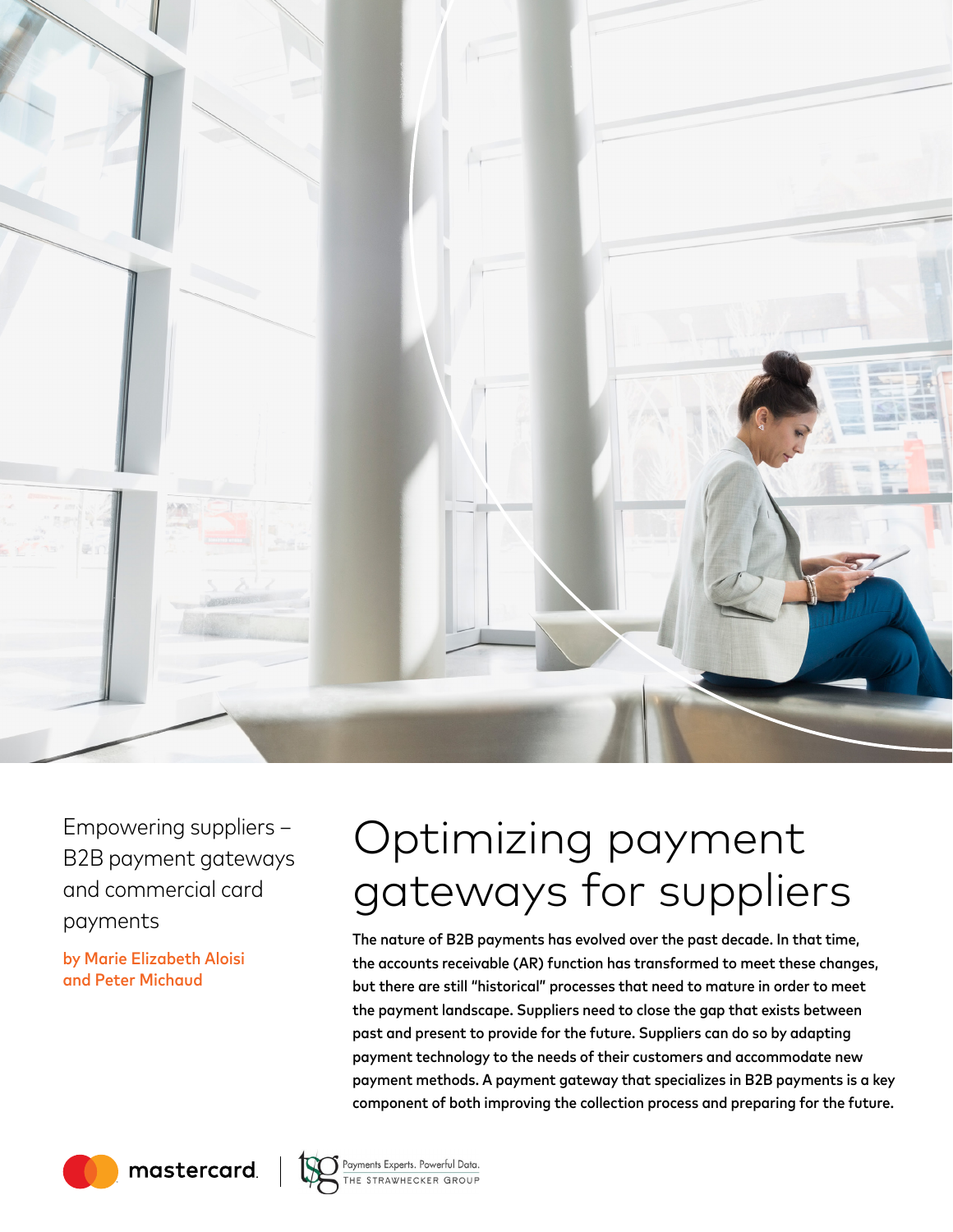50%

growth rate has occurred for Mastercard in Control for Commercial Payments.

# The growth of virtual accounts

The use of commercial cards for payments has been on the rise for over a decade, and it continues to grow at an accelerated rate. Virtual accounts are leading this segment with the automation of the accounts payable (AP) function among buyers.



Figure: In terms of overall payments trends, industry or commercial payments card usage is growing at a rate of nine percent overall, which includes prepaid cards, fleet cards, and travel and expense cards. Then, virtual accounts are seeing a 20 percent growth rate for single use. Finally, Mastercard in Control for Commercial Payments, (MA ICCP) is showing an explosive 50 percent growth rate. (Source: Mercator Advisory Group, "U.S. Commercial Cards: The Drive Toward Mainstream Payables," October, 2 2017.)

## AP automation adoption

As customers move to eliminate paper checks and improve working capital through the use of virtual account payments, suppliers should capitalize on the opportunity to invest in technology. This will help to both create a more seamless experience for the customer and improve the efficiency of the card acceptance process. The supplier's investment should focus both the current needs of the business and the future state of payments acceptance.

# The purpose-built gateway: B2B vs. B2C

It's important to note that a B2B payment gateway is different from a consumerbased or e-commerce payment gateway. A B2B gateway is designed to meet the unique needs of business now and well into the future, as virtual account payments continue to increase. A B2B gateway is specifically optimized for businesses with features including interchange optimization, AR integration, and electronic invoice payment enablement.

mastercard

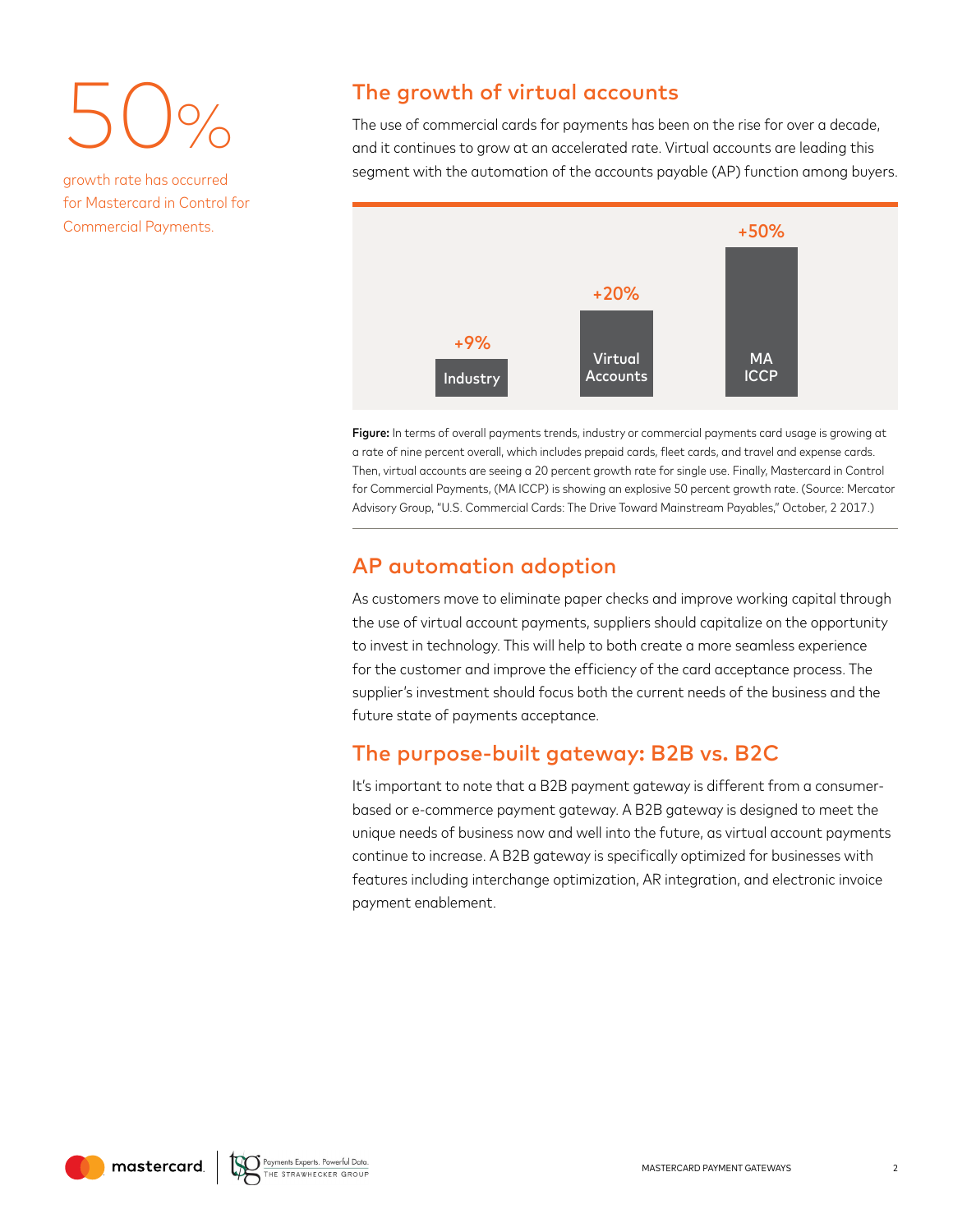# The three gateway classes

Suppliers can use a B2B payment gateway to process virtual account payments to make them frictionless and consolidated in one system—and be positioned for future development. For the purposes of evaluating B2B payment gateways, we will define a "class" for the capability levels.

- **• A Class 1**, or Optimized, gateway processes Data Rate 3 and large ticket transactions to optimize interchange and reduce costs.
- **A Class 2**, or Integrated, gateway has Class 1 features plus enterprise resource planning (ERP) integration to streamline processes and increase efficiency for suppliers.
- **• A Class 3**, or Incorporated, gateway has Class 1 and 2 features plus a customer portal with connected invoicing and payment systems, enhancing the user experience and improving customer service.

# Gateways at a glance

| <b>Gateway class</b> | <b>Features</b>                                                                        | <b>Benefits</b>                                         |
|----------------------|----------------------------------------------------------------------------------------|---------------------------------------------------------|
| 1 Optimized          | Processes Data Rate 3 and large ticket<br>transactions                                 | Optimizes interchange to reduce costs                   |
| 2 Integrated         | Class 1 features, plus ERP integration                                                 | Streamlines AR processes to increase<br>efficiency      |
| 3 Incorporated       | Class 2 features, plus customer portal with<br>connected invoicing and payment systems | Enhances user experience to improve<br>customer service |



Figure: How the three gateway classes stack up.

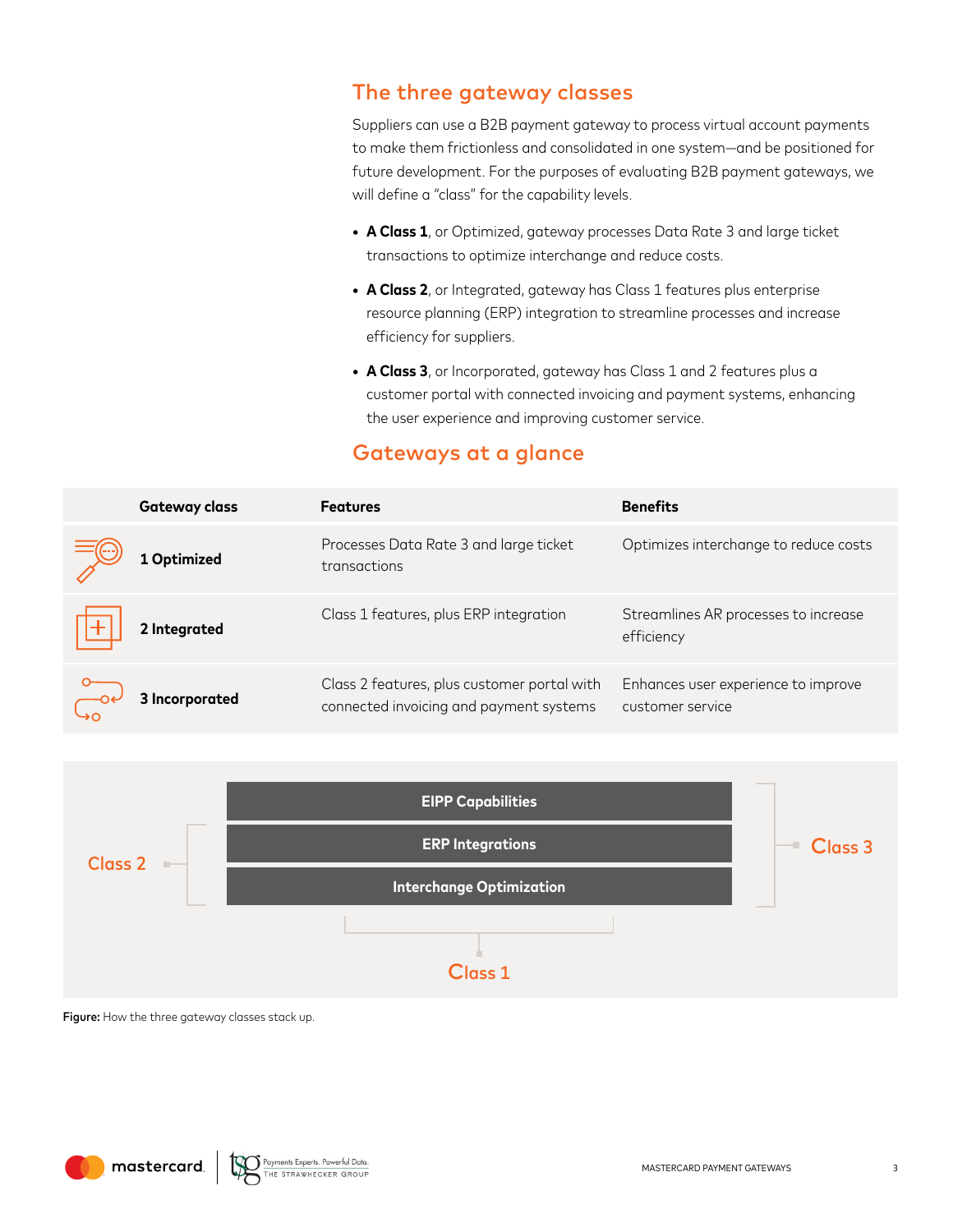# Case studies

Companies in any industry can benefit from using an optimized gateway of any class level. Following are three examples of how gateways have helped three real companies, provided by PayTrace, a leading B2B gateway.



In their words: "PayTrace is motivated by the challenge of delighting merchants. We empower sales partners by offering high value technology solutions to businesses."



Optimized acceptance cost for medical services



Integrated for building and construction supplies

One merchant in the medical services industry found it was paying high interchange rates, so it implemented a Class 1 gateway, which optimized acceptance costs by supporting Data Rate 3 and large ticket interchange. Over the year following the installation, the new gateway facilitated, processed, and settled over \$226 million in transactions to create an annual savings of over \$2 million on interchange fees, alone.

A manufacturer and supplier in the building and construction supply industry was using outdated credit card terminals that lacked the latest payment cards industry compliance tools, and it found that payments were poorly integrated into their customer relationship management (CRM) and ERP systems. Consequently, customer payment information would need to be manually entered, which resulted in duplicated efforts, increased costs and a poor customer experience. Upon centralizing and integrating the CRM system, configure price quote (CPQ), and ERP systems with the AR and AP functions, data entry time was reduced by 15 percent, while interchange optimization alone saved the company nearly \$4 million in 2017.





Incorporated for medical devices

A major medical device manufacturer and supplier was having difficulty accepting and managing payment formats from an array of customers, resulting in inefficiency, lost revenue and a poor customer experience. To combat the problem, it needed to integrate a self-service customer payment portal with an electronic invoice presentment and payments (EIPP) cloud solution. When it did so, the company experienced improved customer service as customers were able to review and pay invoices online via a range of payment options, using a secure, electronic payment portal. In addition, the system improved cash flow by 10 percent, reduced AR costs 30 percent and increased savings by \$7 million—all within a one-year period.

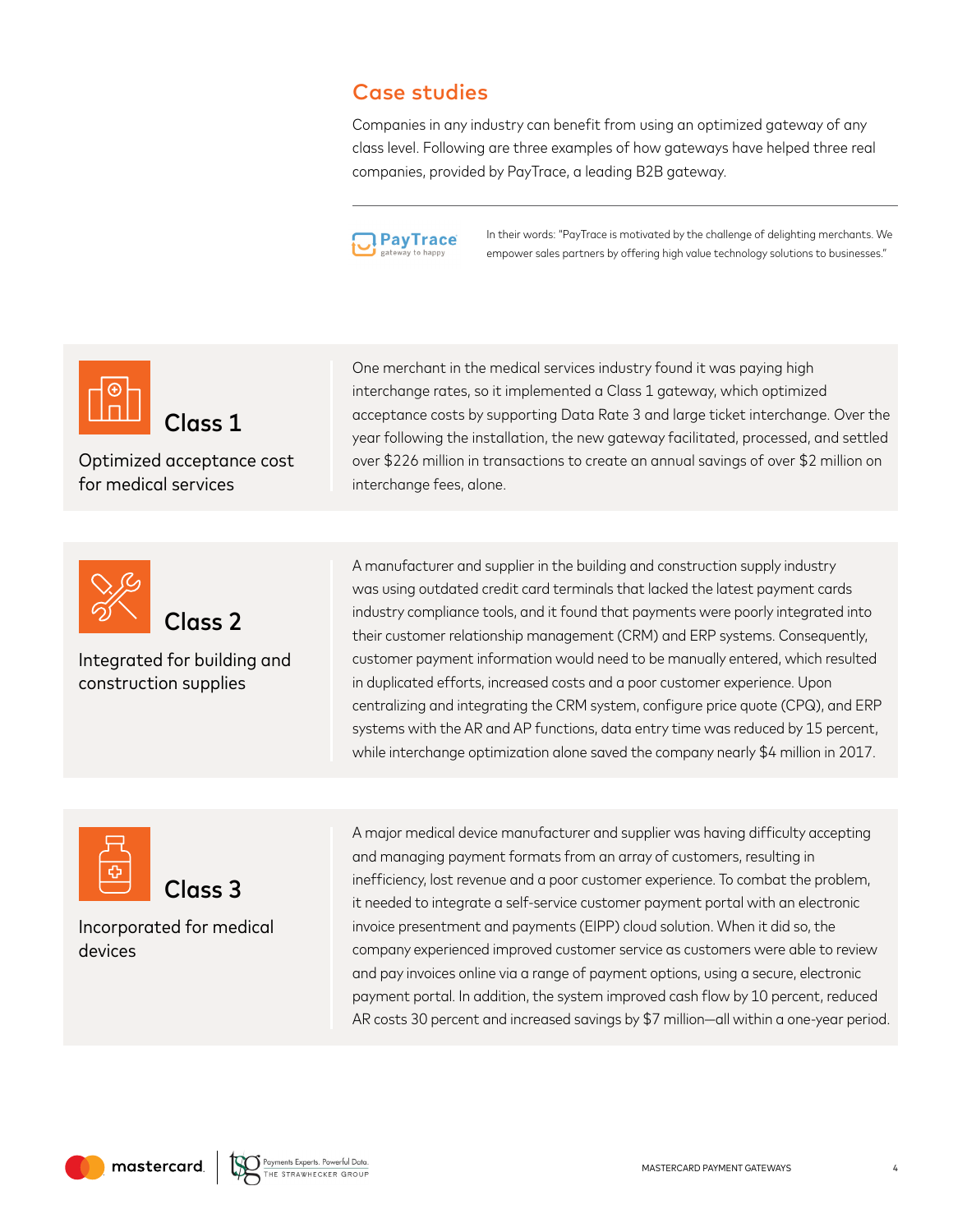# 300

Nearly 300 different payment gateways exist in varying forms of complexity: from a simple e-commerce set-up to a robust multi-class offering.

# Navigating the gateway ecosystem

There are a number of payment gateways that can help a B2B supplier. The Strawhecker Group's (TSG) U.S. Payment Gateway Directory details over 70 leading payments gateways, out of nearly 300, ranging from a simple e-commerce set-up to a robust multi-class offering.

Similarly, there are a number of gateway providers in the payments ecosystem: merchant acquirers, card networks, large technology companies, independent gateways, and POS hardware providers.

It's important for suppliers to find the right B2B gateway solution to optimize their needs and the needs of their customers. Rather than accepting the first solution available, proper research and analysis is important for suppliers. Given the sheer number of solutions available, the technical challenges, and the variations between them, how do you figure out the right solution for your business's unique needs, both now and going forward?

# Can you answer these questions?

#### 1. Does your current gateway process Data Rate 3 and large ticket transactions?

If your current gateway cannot process Data Rate 3, you are missing out on the benefits of an optimized interchange and the ability to scale your payments system for the future. One advantage is significantly improved interchange rates.

#### 2. Do you maintain a card on file?

By simply maintaining a card on file using a Class 1 Optimized gateway, suppliers reduce risk and increase efficiency within the AR function by protecting and encrypting card numbers, enabling one-time card entry, and reducing the effort to process virtual account payments. In addition, maintaining a card on file drives stickiness with buyers once they are in the system, by removing any barriers to payment.

#### 3. How are you managing PCI compliance?

Effective B2B payment gateways can help companies adhere to PCI compliance in a number of key ways. First, using the proper B2B payment gateway will eliminate the retention of virtual account numbers in unsecure formats. Also, it will allow a single, secure storage location for all account numbers with limited access. Most significantly, a Class 3 payment gateway eliminates the transmission of virtual account numbers to the supplier, and retention by the supplier, completely.

#### 4. Are your card payments integrated into your accounting system? With a Class 2 Integrated system, suppliers benefit from a streamlined AR system that integrates with the ERP system, to increase overall enterprise efficiency and show payments in real time.

mastercard